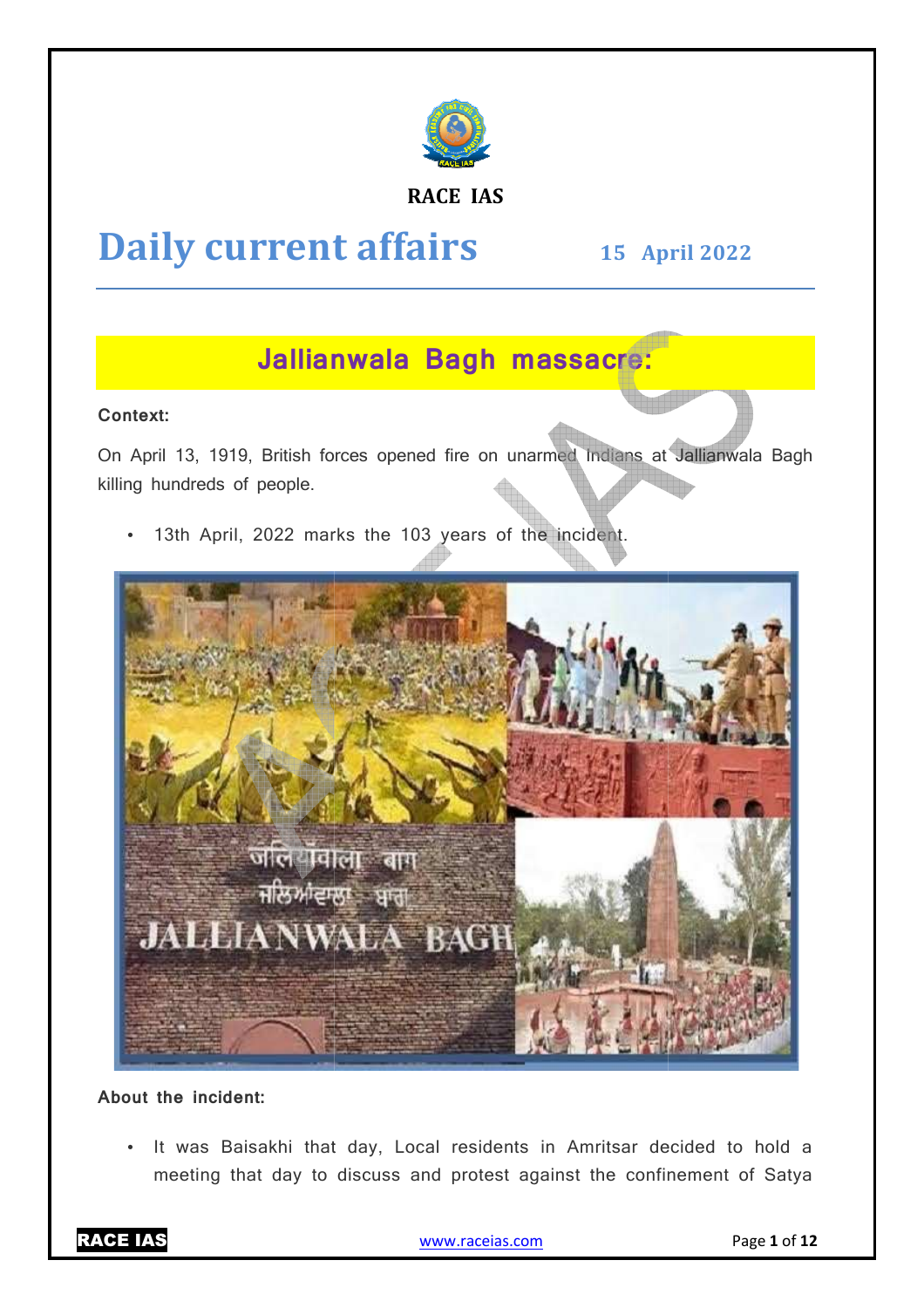Pal and Saifuddin Kitchlew, two leaders fighting for Independence, and implementation of the Rowlatt Act, which armed the British government with powers to detain any person without trial.

• The crowd had a mix of men, women and children. They all gathered in a park called the Jallianwala Bagh, walled on all sides but for a few small gates, against the orders of the British. While the meeting was on, Brigadier-General Reginald Edward Harry Dyer, who had crept up to the scene wanting to teach the public assembled a lesson, ordered 90 soldiers he had brought with him to the venue to open fire on the crowd. Many tried in vain to scale the walls to escape. Many jumped into the well located inside the park.

### **Outcomes:**

- Considered 'The Butcher of Amritsar'in the aftermath of the massacre, General Dyer was removed from command and exiled to Britain.
- Rabindranath Tagore and Mahatma Gandhi, as a sign of condemnation, renounced their British Knighthood and Kaiser-i-Hind medal respectively.
- In 1922, the infamous Rowlett Act was repealed by the British.

## **Sources: the Hindu.**

## **Birsa Munda:**

## **Context:**

Union Education Minister Dharmendra Pradhan recently released a book on the life of tribal freedom fighter Birsa Munda.

- The book titled '**Birsa Munda** Janjatiya Nayak' is written by Prof Alok Chakrawal, Vice-Chancellor of Guru Ghasidas Vishwavidyalaya, Bilaspur.
- The book is a comprehensive attempt to bring to the fore the struggle of Bhagwan Birsa Munda and the contribution of forest dwellers in the freedom movement.

## **Who was he?**

Bisra Munda was a folk hero and a tribal freedom fighter hailing from the Munda tribe. He was a spearhead behind the Millenarian movement that arose in the Bihar and Jharkhand belt in the 19th century under British colonisation. He is also known as 'Dharti Abba' or the Earth Father.

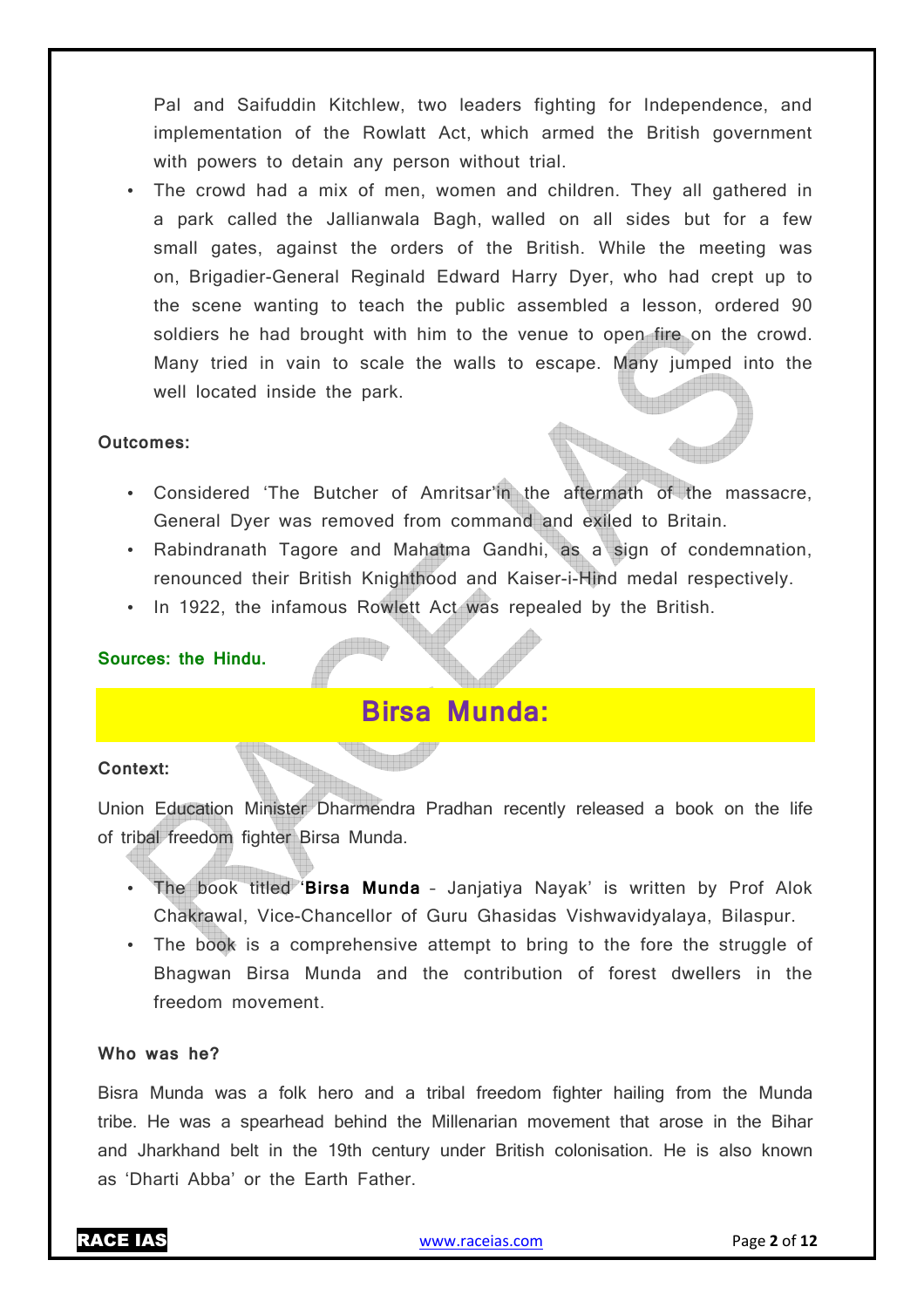• Born on 15th November 1875.

#### **Birsait:**

Bisra wanted to reform the tribal society and so, he urged them to let go of beliefs in witchcraft and instead, stressed on the importance of prayer, staying away from alcohol, having faith in God and observing a code of conduct. Based on these, he started the faith of 'Birsait'.

**Birsa Munda led the Ulgulan** 

present day Jharkhand. This

movement (1899-1900) won legal

forced labour. Millions of Adivasis commemorate his birth anniversay

protection of land rights and banned

(resistance by Adivasis) against the **British capture of land and forests in** 

**Achievements:** 

**Association** for India's Development Courage | Commitment | Change

Bisra started a movement called 'Ulgulan', or 'The Great Tumult'. His struggle against the exploitation and discrimination against tribals led to a big hit against the British government in the form of the Chotanagpur Tenancy Act being passed in 1908. The act restricted the passing on of land from the tribal people to non-tribals.

each year.

### **Munda Rebellion:**

- It is one of the most important tribal movements.
- It was led by Birsa Munda in the south of Ranchi in 1899-1900.

**The movement identified following forces as the cause of the misery the Mundas were suffering:** 

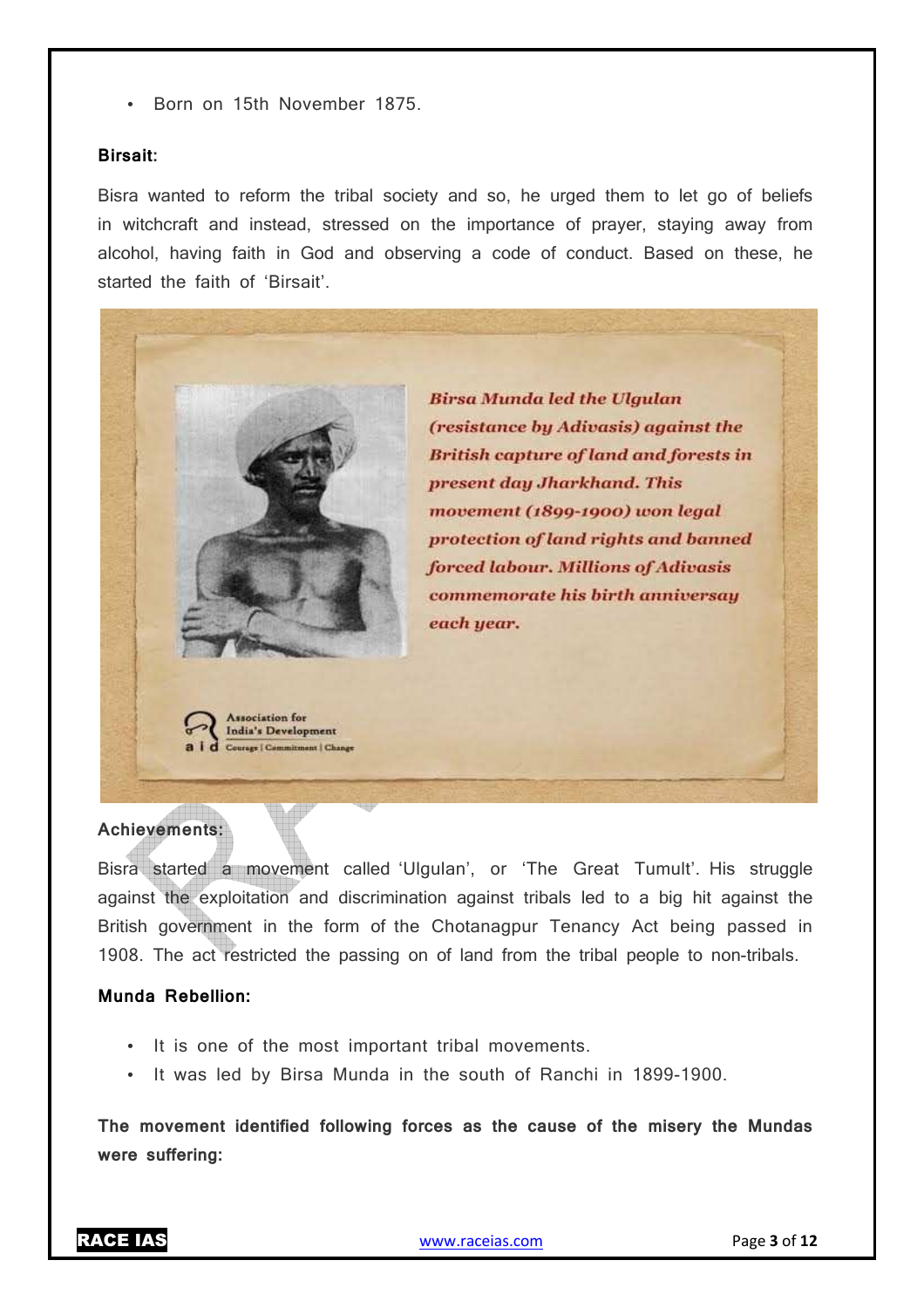- 1. The land policies of the British were destroying their traditional land system.
- 2. Hindu landlords and moneylenders were taking over their land.
- 3. Missionaries were criticising their traditional culture.

## **Significance of Munda Rebellion:**

- It forced the colonial government to introduce laws so that the land of the tribals could not be easily taken over by dikus (Chotanagpur Tenancy Act, 1908).
- It showed that the tribal people had the capacity to protest against injustice and express their anger against colonial rule.

## **Sources: PIB.**

## **El Niño:**

### **Context:**

The southwest monsoon is likely to be "normal" in 2022, though rainfall in August, the second rainiest month, will likely be subdued, according to the private weather company Skymet.

## **Key findings:**

- Rajasthan, Gujarat, Nagaland, Manipur, Mizoram and Tripura are likely to be rain deficit throughout the season.
- Northeastern States have a high base-level of rainfall.
- In the South, Kerala and north interior Karnataka would see subdued rainfall in the core monsoon months of July and August.
- On the other hand, Punjab, Haryana, and Uttar Pradesh key kharif crop regions — and rainfed areas of Maharashtra and Madhya Pradesh would witness "above normal"' rainfall.

## **What is 'Normal'?**

"Normal", according to Skymet, is 98% of the historical average of 88 cm for the four-month stretch from June-September.

**Impact of ENSO:**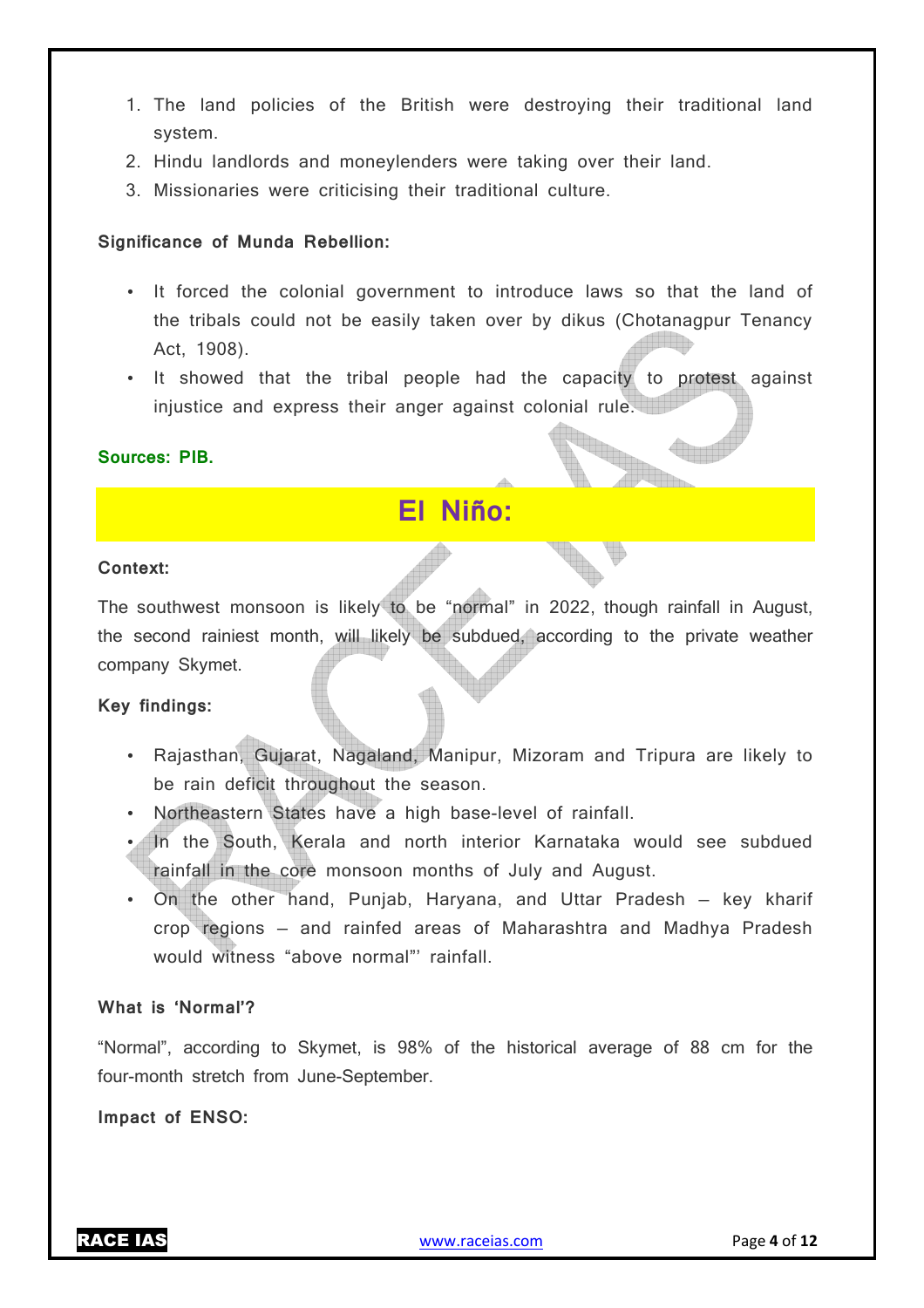The **El Nino**, characterised by a warming of temperatures in the Central Pacific and associated with drying up rainfall over India, wasn't expected to surface this year. Its converse, or a La Nina, had helped with two years of above normal rainfall in 2019, 2020 and "normal" rain in 2021.

## **What are the Niño and La Niña?**

They are two natural climate phenomena occurring across the tropical Pacific Ocean and influence the weather conditions all over the world.

- While the El Niño period is characterised by warming or increased sea surface temperatures in the central and eastern tropical Pacific Ocean, a La Niña event causes the water in the eastern Pacific Ocean to be colder than usual.
- Together, they are called ENSO or El Niño-Southern Oscillation.

#### **What causes El Nino?**

- 1. El Nino sets in when there is an anomaly in the pattern.
- 2. The westward-blowing trade winds weaken along the Equator and due to changes in air pressure, the surface water moves eastwards to the coast of northern South America.
- 3. The central and eastern Pacific regions warm up for over six months and result in an El Nino condition.

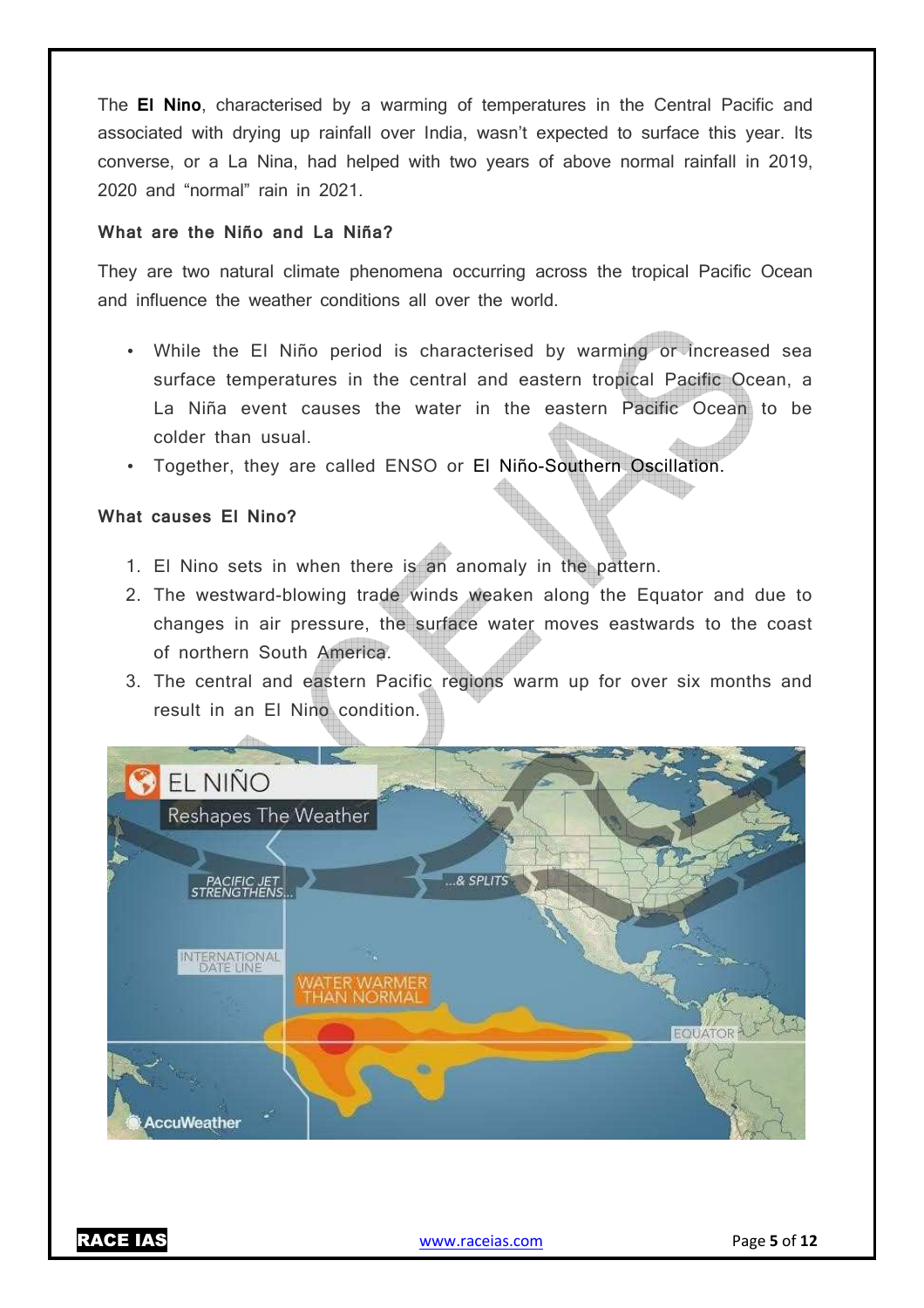

**Sources: the Hindu.**

## **InTranSE -II Program:**

## **Context:**

The government has launched Indigenous Intelligent Transportation Systems (ITS) Solutions for Indian Traffic Scenario under Intelligent Transportation System Endeavor for Indian Cities Phase-II Program.

InTranSE -II is an initiative of the Ministry of Electronics and Information Technology (MeitY).

## **Recently launched solutions include:**

An indigenous Onboard Driver Assistance and Warning System – ODAWS: It incorporates vehicle-borne sensors for monitoring driver propensity and vehicle surroundings to deliver acoustic and visual alerts for driver assistance.

Bus Signal Priority System: It is an operational strategy that modifies normal traffic signal operations to better accommodate in-service public buses at signal-controlled intersections.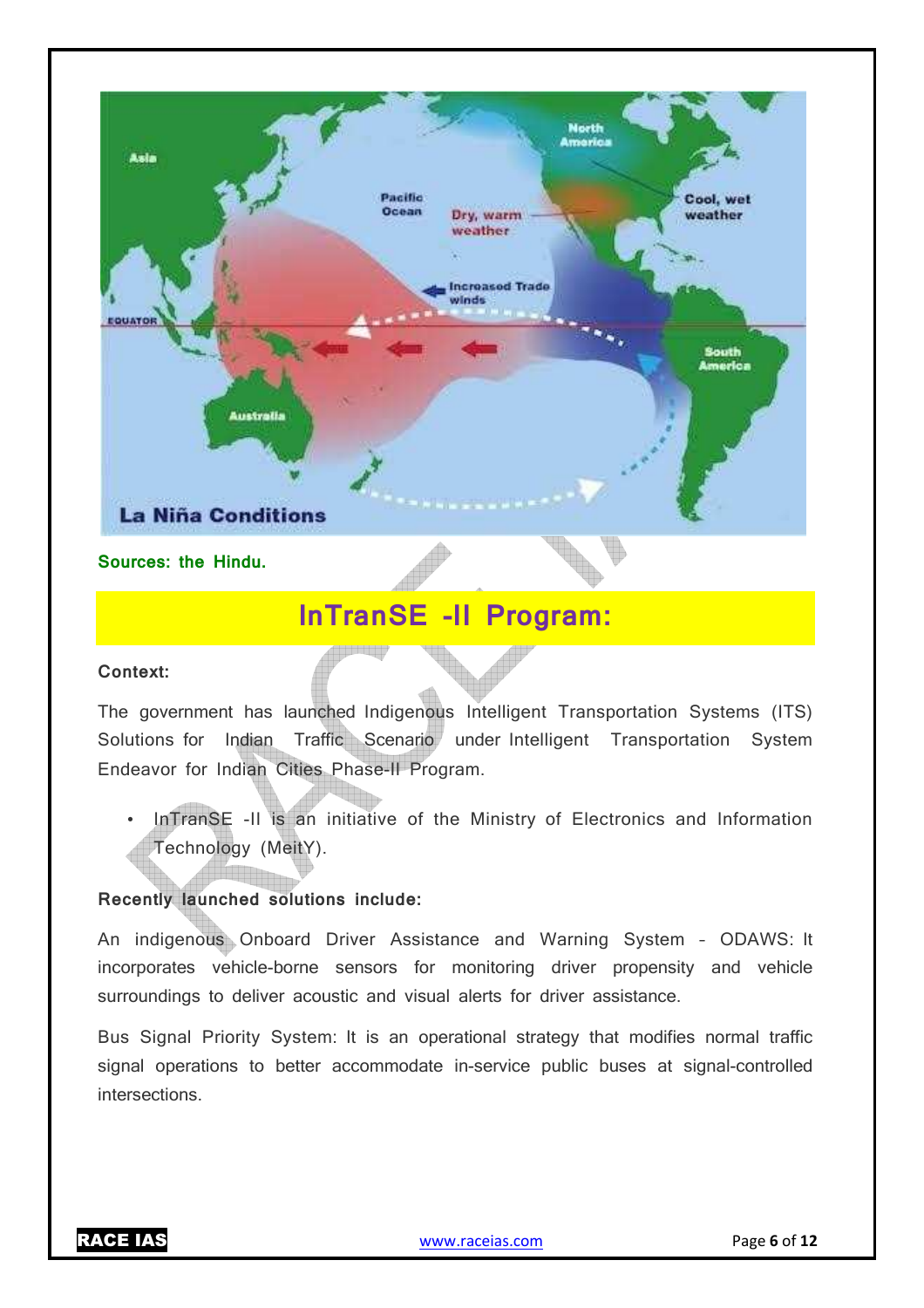Common SMart iot Connectiv (CoSMiC) software: CoSMiC provides a Dashboard page showing IoT units, products, applications, and its live data in a Geographical Information System (GIS) map.

## **What is InTranSe?**

Intelligent Transportation System Endeavour (InTranSe) for Indian IndianCities" is a National level Collaborative Research and Development Program.

Funded by the Department of Electronics and Information Technology (DeitY), Ministry of Communications and Information Technology, Government of India.

Aim: InTranSe aims at Development, Demonstration, Deployment, Technology Transfer and Commercialization of products and technologies relevant to Intelligent Transportation System (ITS).

Overall objective of the program is to provide the country with the capability to become a significant player in the area of Intelligent Transportation System (ITS).

#### **Sources: PIB.**

## **Global Wind Report 2022:**

#### **Context:**

Released by: Global Wind Energy Council (GWEC).

What is GWEC? Established in 2005, it is the international trade association for the wind power industry, representing the united voice of the industry, globally.

## **Highlights of the Report:**

- 1. Wind energy installations every year across the world must quadruple from the 94 GW installed in 2021 within this decade to meet the global climate targets.
- 2. Without the necessary amplification, restricting global warming over preindustrial levels to 1.5 degrees Celsius — a target set by the Paris Agreement — and achieving Net Zero emissions by 2050 may become difficult.
- 3. New offshore installations in 2022 are likely to decline to the 2019 / 2020 levels, primarily due to the reduction of installations in China.
- 4. Market growth is expected to regain momentum from 2023, eventually passing the 30GW-mark in 2026.

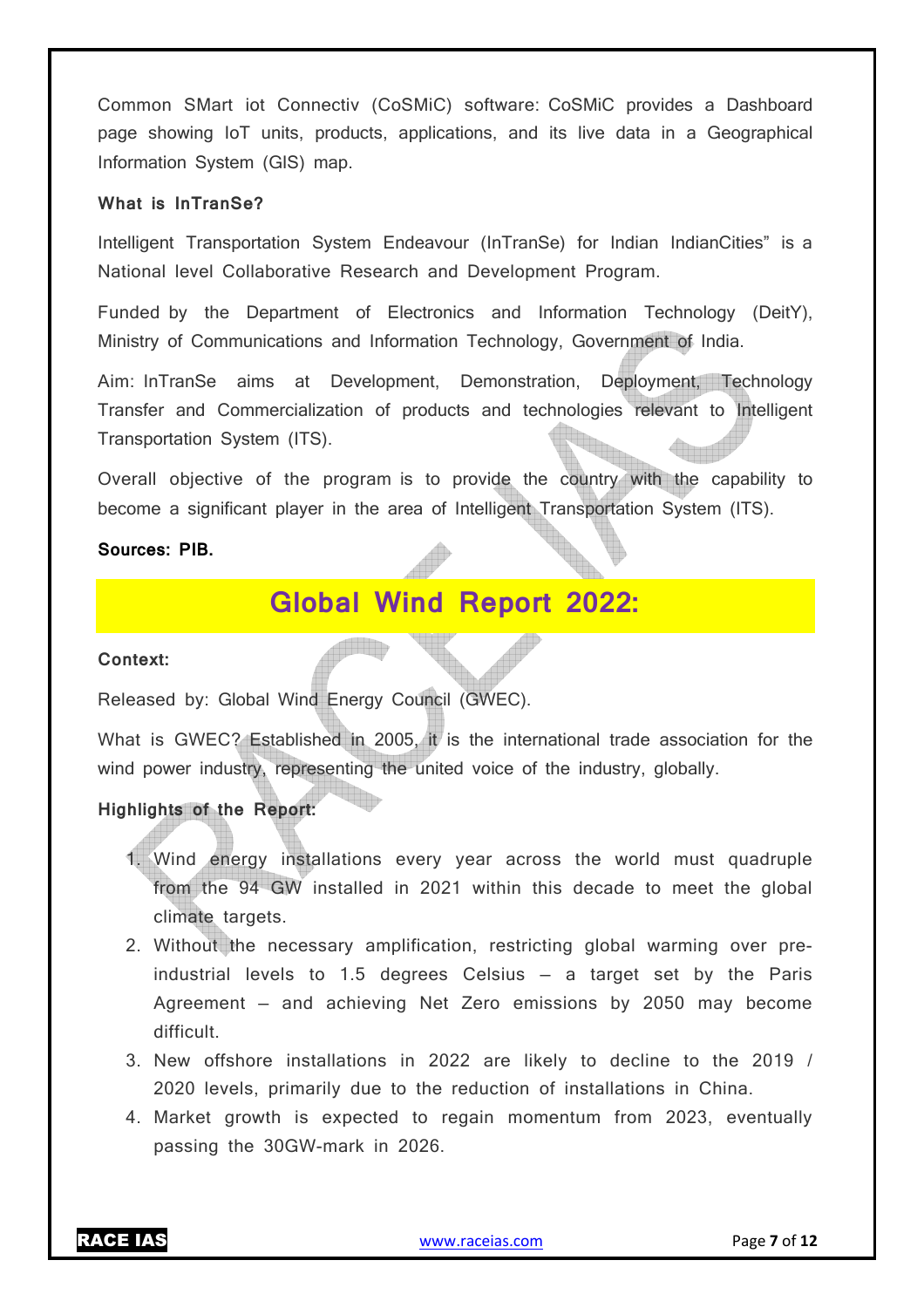5. Offshore wind energy generation increases return on investment, along with reducing greenhouse gas emissions.

## **Challenges to growth:**

- Inconsistent policy environments focused on short-term political aims.
- Badly designed markets which do not enable bankable renewable energy projects.
- Infrastructure and transmission bottlenecks.
- A lack of adequate industrial and trade policies related to renewable technologies Hostile political or misinformation campaigns.

## **Scope in India:**

- More than 1.4 GW of wind was installed in 2021, exceeding the 1.1 GW of installations during the previous year.
- The Union Ministry of New and Renewable Energy (MNRE) has set a target of installing 5 GW of offshore capacity by 2022 and 30 GW by 2030. India is yet to develop its offshore wind energy facility.
- India can generate 127 GW of offshore wind energy with its 7,600 km of coastline.

## **Need of the hour:**

- 1. Governments to tackle issues such as planning barriers and grid connection challenges.
- 2. To sustain and increase growth in wind-based generation capacity, policymakers are urged to streamline the procedures to grant permits, including land allocation and grid connection projects.
- 3. Workforce planning for large-scale renewables deployment should be an early policy priority and investment in grids must treble from current levels through to 2030.
- 4. Annual transition-related investment in the energy system must increase 2.7 times from the 2019 level, to \$5.69 trillion a year till 2030.
- 5. There is also a need for greater public-private co-operation to confront "the new geopolitics of the wind supply chain".
- 6. A stronger international regulatory framework is needed to address the increased competition for commodities and critical minerals.

## **Sources: Down to Earth.**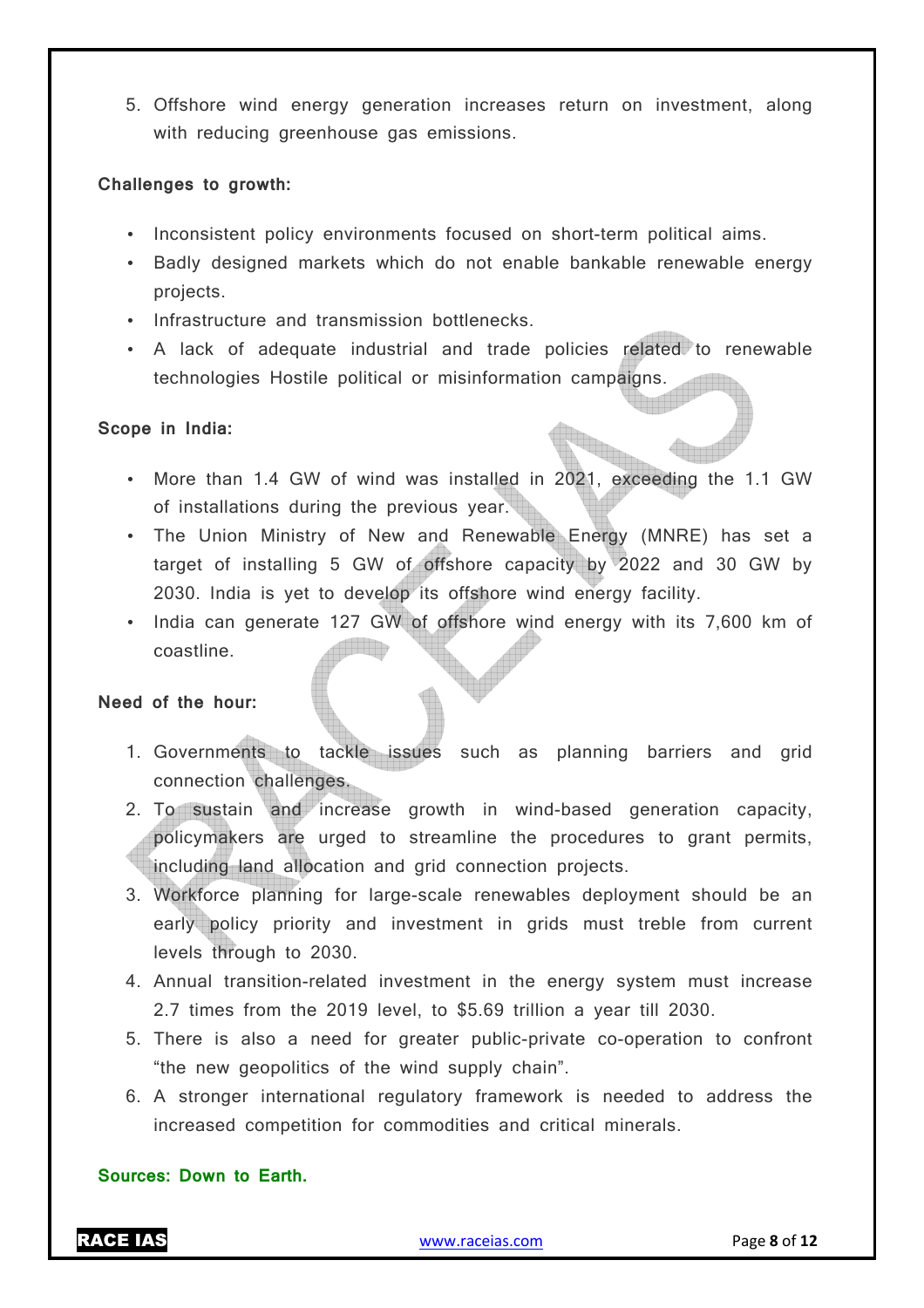## **'SVANidhi se Samriddhi' program:**

### **Context:**

The Union Government has launched the 'SVANidhi se Samriddhi' program in additional 126 cities across 14 States/ UTs.

### **About the 'SVANidhi se Samriddhi':**

- It is an additional program of
- Launched under the Ministry of Housing and Urban Affairs.
- Implementing Partner: Quality Council of India (QCI).
- During Phase 1 of the program, it covered 125 cities, covering approximately 35 Lakh Street vendors and their families.
- Aim: To provide social security benefits to street vendors for their holistic development and socio-economic upliftment.
- Under the program, socio-economic profiling of PM SVANidhi beneficiaries and their families is conducted to assess their eligibility for Eight Government of India's welfare schemes and facilitate sanctions of eligible schemes.

## **These Eight schemes include:**

1) Pradhan Mantri Jeevan Jyoti Bima Yojana.

- 2) PM Suraksha Bima Yojana.
- 3) Pradhan Mantri Jan Dhan Yojana.

4) Building and other Construction Workers (Regulation of Employment and Conditions of Service) Act (BOCW).

5) Pradhan Mantri Shram Yogi Maandhan Yojana.

6) National Food Security Act (NFSA)-portability benefit – One Nation One Ration Card (ONORC).

7) Janani Suraksha Yojana and 8) Pradhan Mantri Matru Vandana Yojana.

## **PM SVANidhi Scheme:**

It is a special micro-credit facility plan to provide affordable loan of up to  $\cdot$  10,000 to more than 50 lakh street vendors, who had their businesses operational on or before 24 March 2020.

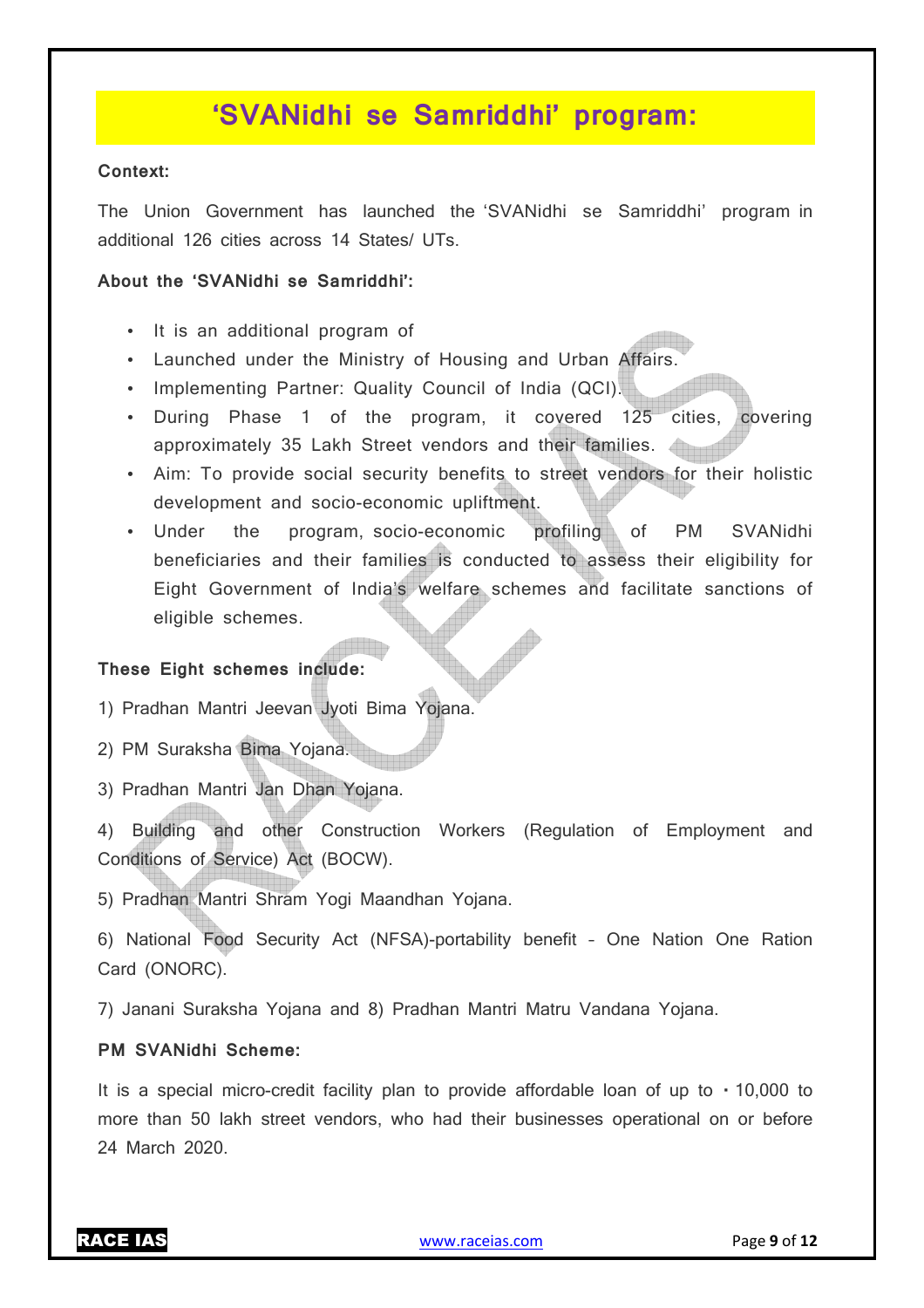- Small Industries Development Bank of India is the technical partner for implementation of this scheme.
- It will manage the credit guarantee to the lending institutions through Credit Guarantee Fund Trust for Micro and Small Enterprises.

### **Loans under the scheme:**

- Under the scheme, vendors can avail working capital loan of up to  $\cdot$  10,000, which is repayable in monthly installments within one year.
- On timely/early repayment of the loan, an interest subsidy of 7% per annum will be credited to the bank accounts of beneficiaries through Direct Benefit Transfer (DBT) on six-months basis.
- There will be no penalty on early repayment of loan.

## **Eligibility:**

The scheme is applicable to vendors, hawkers, thelewalas, rehriwalas, theliphadwalas in different areas/contexts who supply goods and services. Street vendors belonging to the surrounding peri-urban/rural areas are also included.

### **Sources: PIB.**

## **UGC allows 2 degrees at atime in physical mode:**

- The University Grants Commission has for the first time decided to allow students to pursue two full-time and same-level degree programmes in physical mode simultaneously either at the same university or from different universities.
- This move is a part of implementation of the National Education Policy 2020 which seeks to provide as much flexibility as possible so that students can receive multidisciplinary education.

The University Grants Commission of India is a statutory body under the provisions of UGC Act, 1956.

- It is responsible for coordination, determination and maintenance of standards of higher education.
- It provides recognition to universities in India, and disburses funds to such recognized universities and college.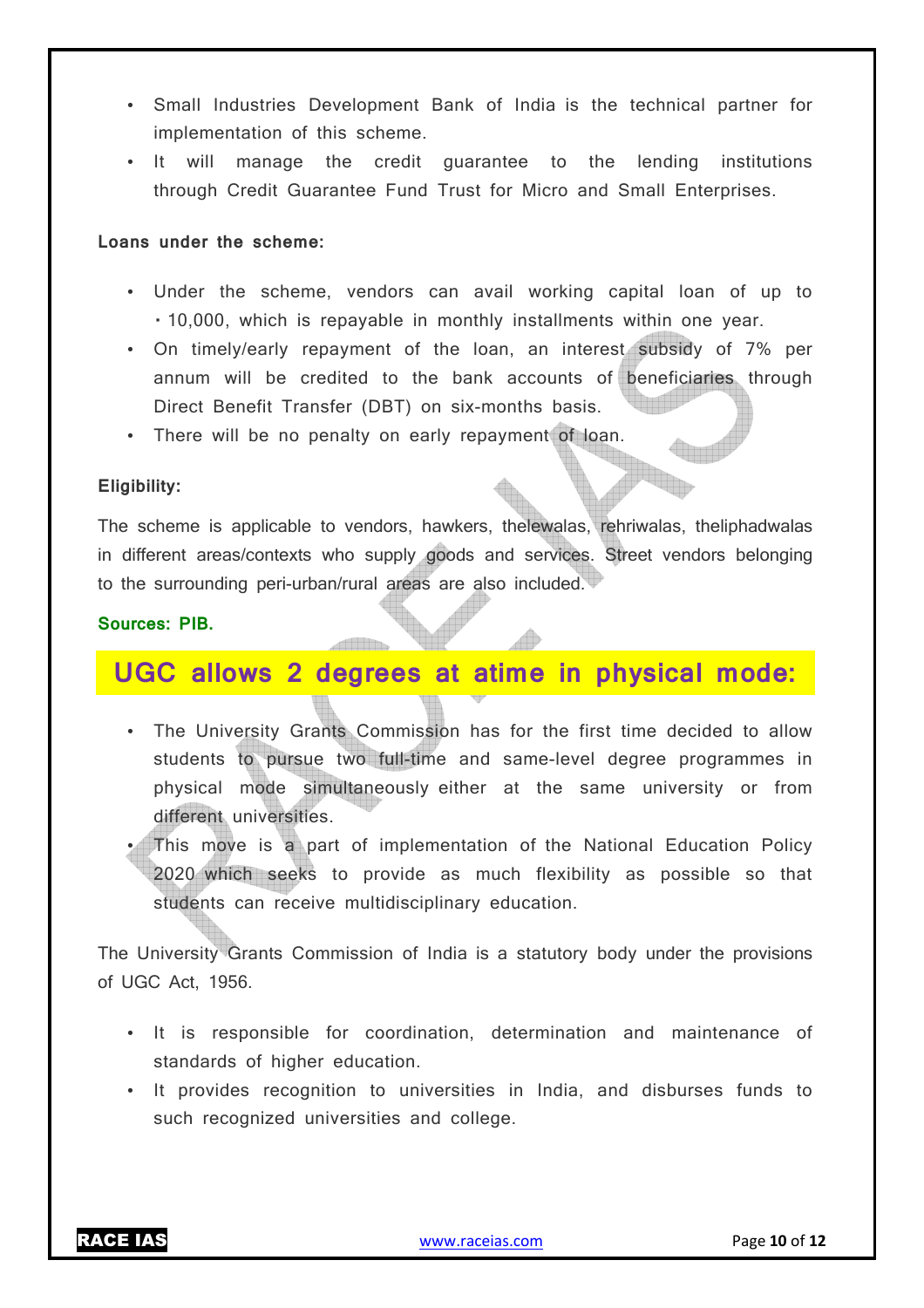## **Rashtriya Gram Swaraj Abhiyan (RGSA):**

The Cabinet Committee on Economic Affairs (CCEA) approved a proposal to continue the Rashtriya Gram Swaraj Abhiyan (RGSA), a scheme for improving the governance capabilities of Panchayati Raj institutions, till 2025-26.

It was started in 2018 – 19.

• The scheme would work towards "poverty-free and enhanced livelihood in villages; healthy villages, child-friendly villages; water-sufficient villages; clean and green villages; self-sufficient infrastructure in villages; sociallysecure villages; villages with good governance and engendered development in villages."

## **Malcolm Adiseshiah Award:**

Renowned Indian economist and political commentator Prabhat Patnaik has been named the recipient of the Malcolm Adiseshiah Award this year.

- The award is annually given by the Malcolm and Elizabeth Adiseshiah Trust to an outstanding social scientist for Distinguished Contributions to Development Studies.
- Malcolm Sathiyanathan Adiseshiah (1910 1994), was an Indian development economist and educator. In 1976 he was awarded the Padma Bhushan.

## **Julius Nyerere:**

PM Modi recently paid tributes to former Tanzanian president Julius Nyerere on his 100th birth anniversary.

- Nyerere, born on April 13, 1922, was a Tanzanian anti-colonial activist.
- He served as the president of Tanzania from 1964 to 1985.
- Ideologically, he promoted a political philosophy known as Ujamaa.

Ujamaa ideology focused heavily upon the practices of communal living and brotherhood. Even though it was necessary that Tanzania became an independent economy, the local practices of Ujamaa promoted reliance upon communities. The most important part of society according to Ujamaa ideology was the community.